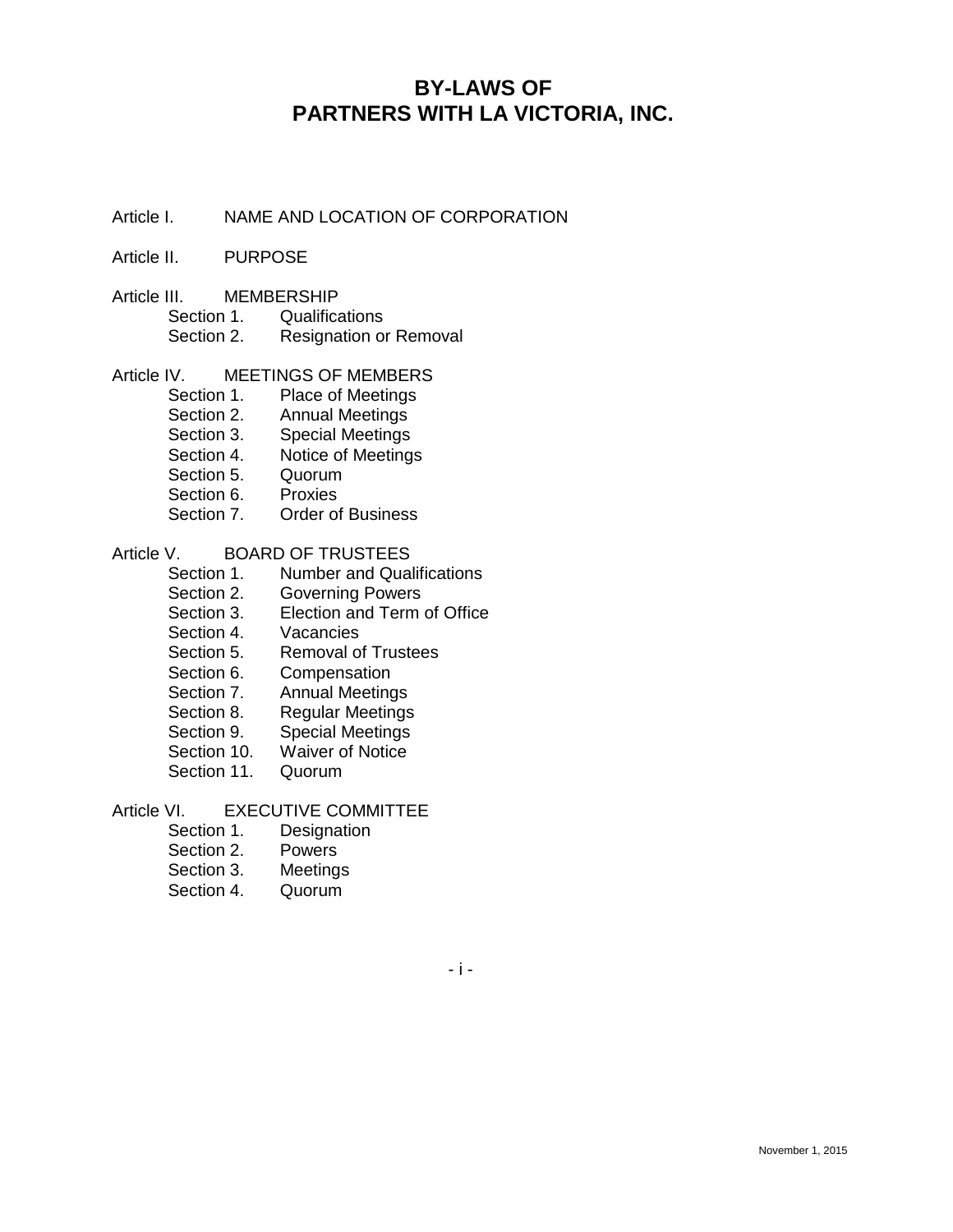#### Article VII. OFFICERS

| Section 1. | Designation                 |
|------------|-----------------------------|
| Section 2. | <b>Election of Officers</b> |
| Section 3. | Removal                     |
| Section 4. | President                   |
| Section 5. | <b>Vice-President</b>       |
| Section 6. | Secretary                   |
| Section 7. | Treasurer                   |
|            |                             |

- Article VIII. AMENDMENTS
- Article XI. CORPORATE SEAL

# Article X. FISCAL MANAGEMENT<br>Section 1. Fiscal Year Section 1. Fiscal Year<br>Section 2. Books and / Books and Accounts Section 3. Auditing Section 4. Obligation to Follow Canon Law Section 6. Fidelity Bonds

ARTICLE XI. INDEMNIFICATION

- Section 1. Immunity
- Section 2. Indemnification

# - ii -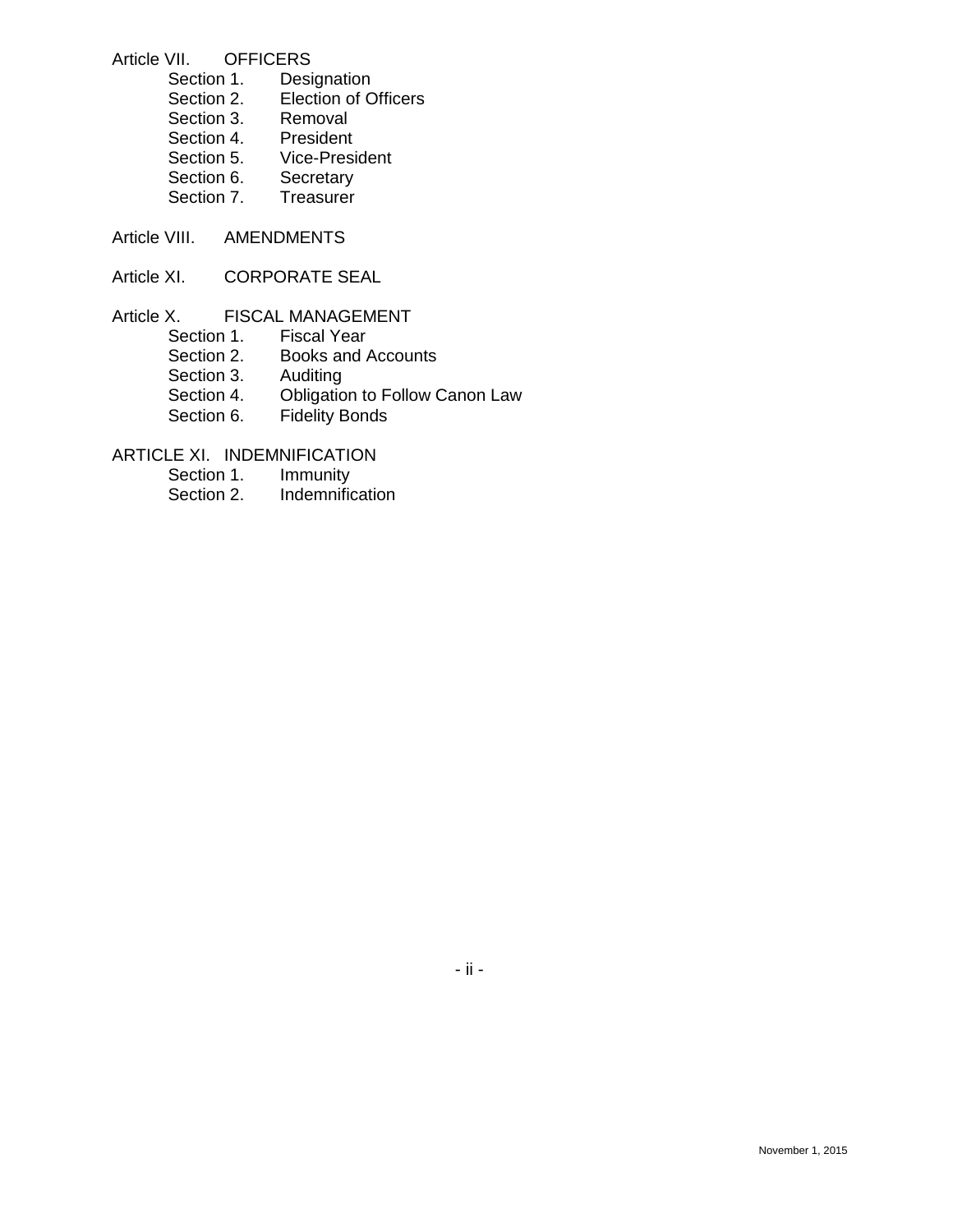#### **ARTICLE I - NAME AND LOCATION OF CORPORATION**

The name of this Corporation is PARTNERS WITH LA VICTORIA, INC. The principal office is located at 705 E. Brandon Blvd., Brandon, Florida 33511.

# **ARTICLE II - PURPOSE**

The Corporation is organized as a not-for-profit organization exclusively for religious purposes.

**Section 1. Purpose.** The purposes include:

- A. To build and nurture relationships as partners in Christ with St. Anthony of Padua parish and the community of La Victoria, Dominican Republic, as well as other ministry as the Board of Directors may decide, with an emphasis to serve in the Dominican Republic. To that end, the Corporation will provide for the spiritual and other needs of this ministry. The support intended shall include, but not be limited to:
	- i. empowering people through education, faith, economic development, and the advancement of social justice.
	- ii. encouraging prayerful solidarity between the parishioners of Nativity Catholic church and its community, and St. Anthony of Padua Catholic Church and its community, and all Dominicans;
	- iii. encouraging spiritual growth and mutual support by sponsoring frequent visits between the parishes;
	- iv. exchanging resources and support for religious, developmental, educational, health, and economic purposes.
- B. To establish, receive and maintain a fund or funds for the operational support of the ministry and to that end, the Corporation may take and receive by gift, grant, bequest, devise or otherwise any and all property of any sort or nature, without limitation as to the amount or value, and to manage, administer, invest, reinvest and dispose of the same. The Corporation may also administer other funds, including endowment funds, and may from time to time pay and apply the funds and property of the Corporation, including principal as well as income thereof, for the support of this ministry.
- C. To possess and exercise in general all powers conferred upon corporations by Florida law, as amended from time to time, and in particular to manage the temporal affairs of the Corporation, an outreach ministry of Nativity Catholic Church, which is a parish of the Roman Catholic Church of the Diocese of St. Petersburg, Florida, in such a manner that does not cause undue prejudice to the laws and disciplines of the Roman Catholic Church.
- D. The Corporation is irrevocably dedicated to and operated primarily for religious, and secondarily for charitable, missionary and/or educational purposes in general and in particular for the ministering to the spiritual and temporal needs of people in strict accordance with the teachings, tenets and polity of the Roman Catholic Church and other non-profit purposes; and no part of the income or assets of the Corporation shall be distributed to, nor inure to the benefit of any individual.
- E. Such other purposes that are authorized under Florida law and Canon law.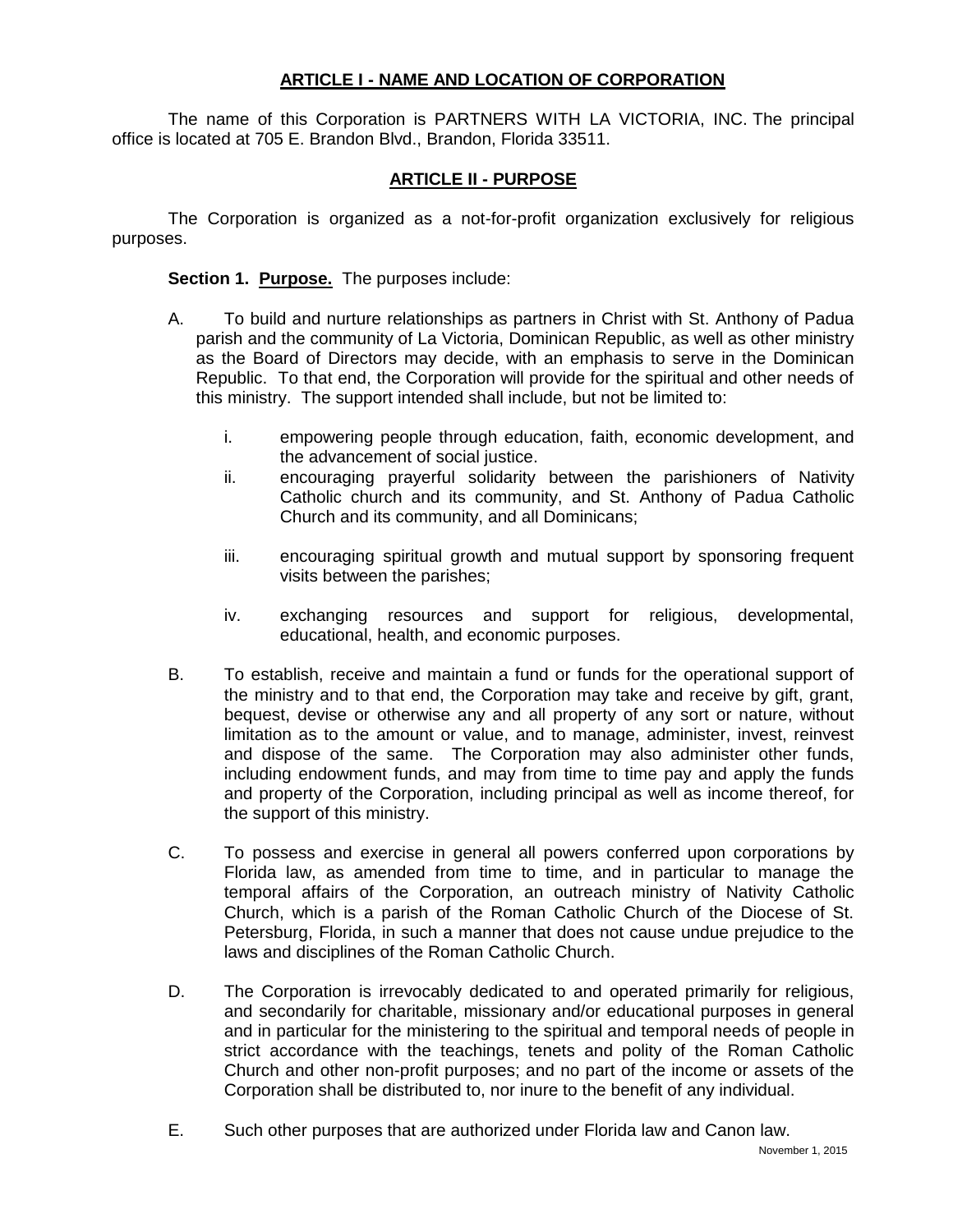F. In pursuance of the foregoing, the corporation shall operate on a nonprofit and taxexempt basis.

**Section 2. Limitations.** Notwithstanding any powers granted to the corporation by its Charter, By-Laws, or by the laws of the State of Florida, the following limitations and powers shall apply:

- A. No part of the net earnings of the corporation shall inure to the benefit of any member, trustee or officer of the Corporation, or any private individual (except that reasonable compensation may be paid for services rendered to or for the Corporation affecting its purpose, and except to the extent that benefits inure to persons in accordance with carrying out the Corporation's religious and charitable purposes as defined in this Section), and no member, trustee or officer of the corporation, or any private individual, shall be entitled to share in the distribution of any of the Corporation's assets upon dissolution of the Corporation.
- B. No part of the activities of the Corporation shall be the carrying on of propaganda, or otherwise attempting to influence legislation.
- C. The Corporation shall not participate in or intervene (including the publication or distribution of statements) in any political campaign on behalf of (or in opposition to) any candidate for public office.
- D. The Corporation shall not accept donations, gifts or other funds if the purpose would contradict the teachings and tenets of the Catholic Church, as determined in the sole judgment of the Pastor Member of Nativity Catholic Church, Brandon, Florida and provided that such uses do not negatively impact the exempt status of the Corporation.
- E. Upon dissolution of the Corporation, the Board of Trustees shall, after paying or making provision for the payment of all of the liabilities of the Corporation, distribute all residual assets of the Corporation to Nativity Catholic Church, provided said organization is in existence and exempt under Section 501(c)(3) of the Code. If, upon the dissolution of the Corporation, Nativity Catholic Church no longer exists or is not exempt under Section 501(c)(3) of the Code, then the Board of Trustees shall distribute the residual assets of the Corporation to the Diocese of St. Petersburg, or such person as may be designated by the Bishop of the Diocese of St. Petersburg, provided said organization is an exempt organization as described under Sections 501(c)(3) and 170(c)(2) of the code or any corresponding sections of any prior or future Code.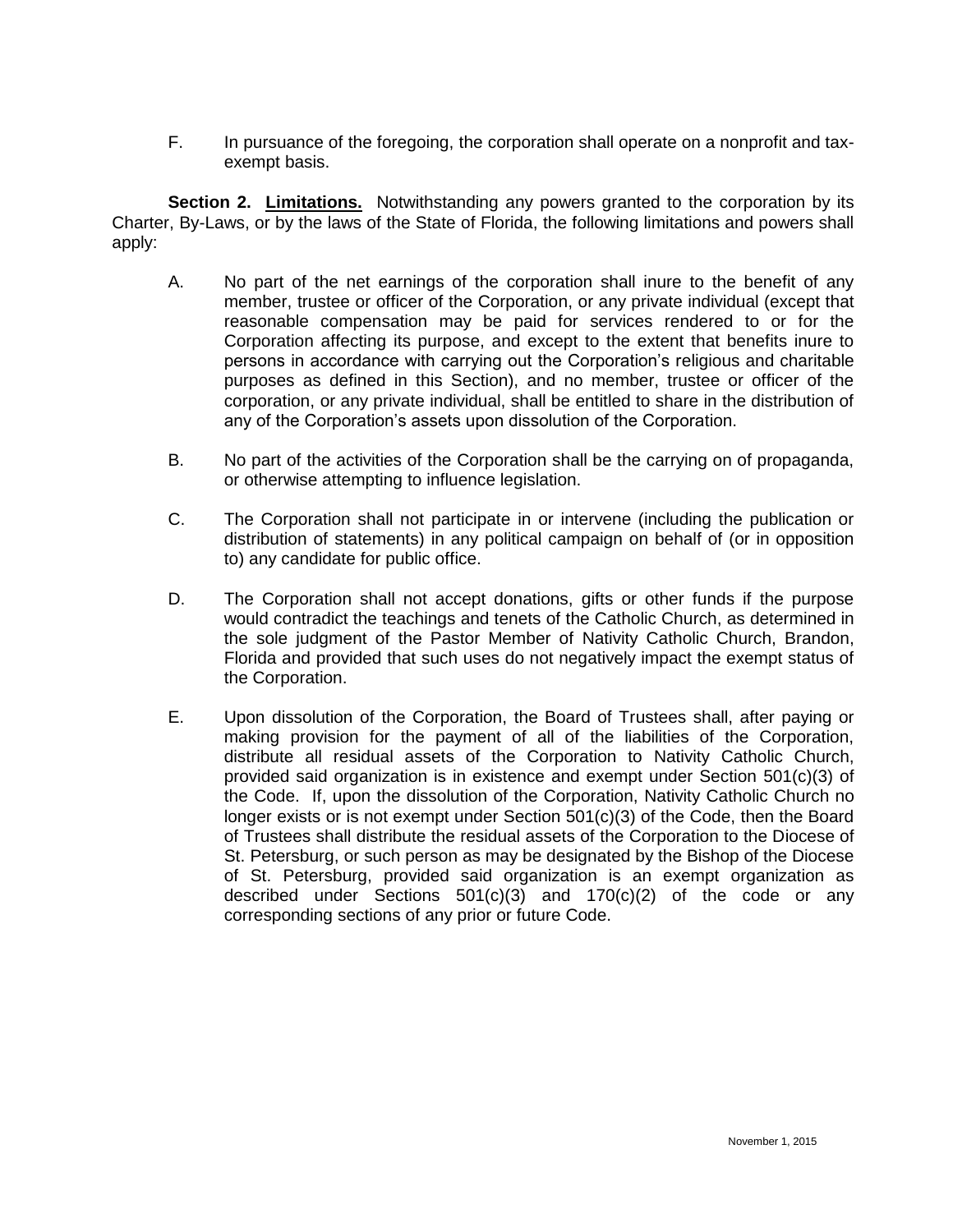# **ARTICLE III - MEMBERSHIP**

**Section 1. Pastor Member and Members.** The Pastor of Nativity Catholic Church, Brandon, Florida, and his successors in office, including a parochial administrator in the absence, shall be a permanent member of this corporation (Pastor Member). Membership shall consist of the Pastor Member and such other members as the Pastor Member may appoint. The Pastor Member will select members based on the individual's experience with the community of La Victoria. Membership is personal and may not be transferred. Any member may be removed by the Pastor Member with or without cause.

**Section 2. Powers Reserved to Pastor Member.** The Corporation is an Apostolate of Nativity Catholic Church and as such, the Canon Law requires that certain rights should be reserved to the Pastor, as a member of the Corporation. Therefore, the following rights are specifically reserved to the Pastor Member:

- A. The operation philosophy of the Corporation shall be approved by the Pastor Member and shall be consistent with the teachings and tenets of the Roman Catholic Church.
- B. The Corporation will not be merged or dissolved without the express written approval of the Pastor Member
- C. The borrowing of money for capital purposes.
- D. The purchase, sale, lease (as lessee or lessor), disposition or hypothecation of real property of the Corporation;
- E. The appointment of fiscal auditors;
- F. The election, evaluation, and removal of the Trustees;
- G. The filling of any vacancies which might occur on the Board of Trustees;
- H. The adoption, altering, amending or repealing of the Articles of Incorporation or By-Laws of the Corporation.
- I. The approval of all consolidated capital and operation budgets of the Corporation.
- J. The approval of all disbursements which are in excess of Five Thousand Dollars (\$5,000.00).

## **ARTICLE IV - MEETINGS OF MEMBERS**

**Section 1. Place of Meetings.** Meetings of the membership shall be held at the principal office or place of business of the Corporation or at such other suitable place convenient to the membership.

**Section 2. Annual Meetings.** The first annual meeting of the Corporation was held on December 7, 2015. Thereafter, the annual meetings of the Corporation shall be held on such day as the membership shall establish. At such annual meeting, there shall be elected a Board of Trustees in accordance with the requirements of these By-Laws. The membership shall receive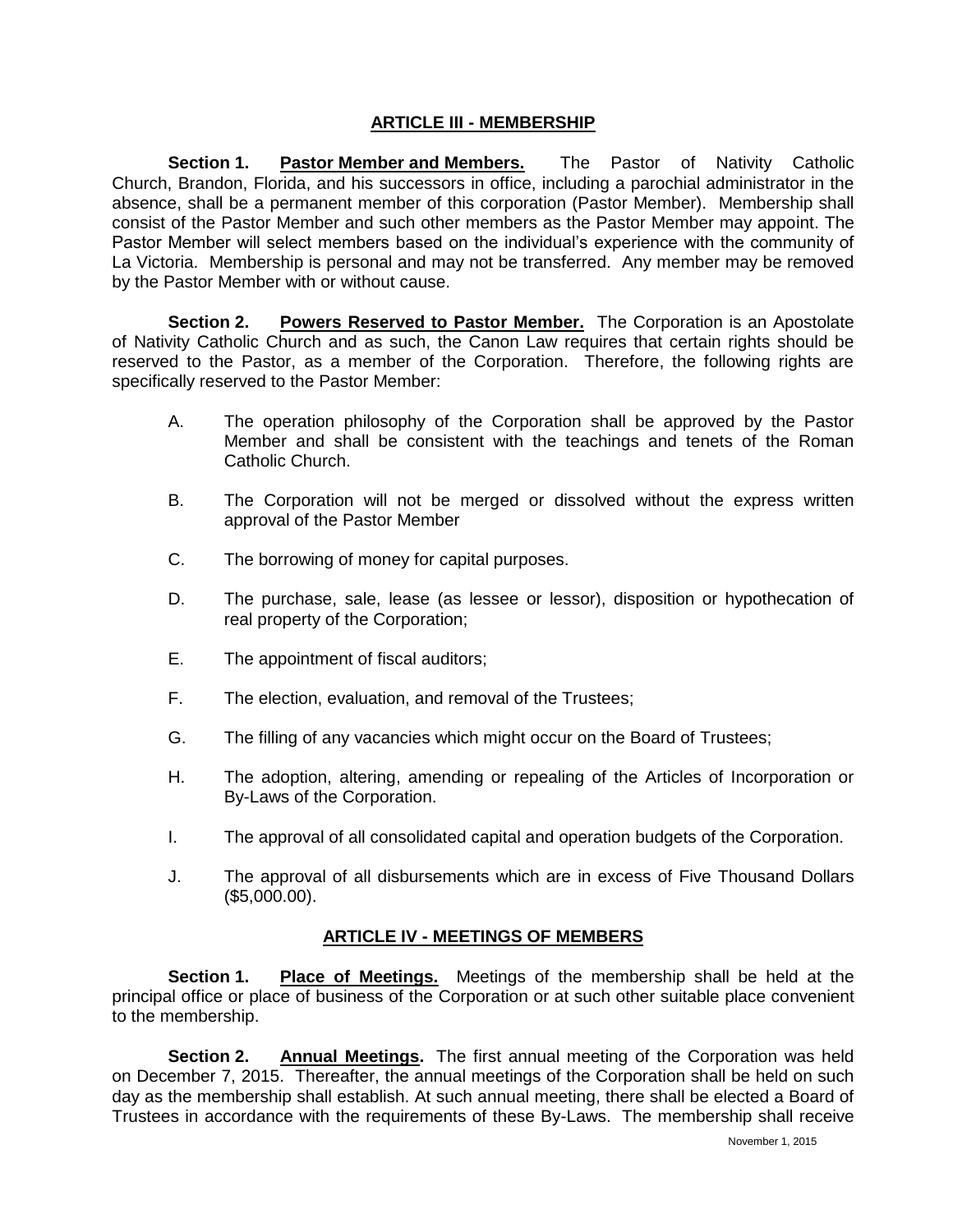reports from the officers and Trustees as to the activities of the corporation. The membership may also transact such other business of the Corporation as may properly come before the membership/

**Section 3. Special Meetings.** Special meetings may be called by the President or shall be called by the President as directed by a resolution adopted by the Board of Trustees. The notice of any special meeting shall state the time and place of such meeting and the purpose thereof. No business shall be transacted at a special meeting except as stated in the notice unless by consent of the membership, either in person or by proxy.

**Section 4.** Notice of Meetings. It shall be the duty of the Secretary to mail or email a notice of each annual or special meeting, stating the purpose thereof as well as the time and place where it is to be held, to the membership. The mailing of a notice in the manner provided in this Section shall be considered notice served.

**Section 5. Quorum.** The membershp must be present to have a quorum.

**Section 6. Proxies.** No proxies shall be permitted.

**Section 7. Order of Business.** The order of business at all meetings of the membership shall be as follows:

- A. Roll Call
- B. Proof of notice of meeting or Waiver of Notice
- C. Reading of minutes of preceding meeting
- D. Reports of officers
- E. Report of Board of Trustees, if present
- F. Report of committees
- G. Election of Trustees
- H. Old business
- I. New business

## **ARTICLE V - BOARD OF TRUSTEES**

**Section 1. Number and Qualifications.** The affairs of the Corporation shall be governed by a Board of Trustees composed of not less than three (3) persons or more than fifteen (15) persons. The Trustees need not be members of the Corporation, but will have made at least one trip to La Victoria, Dominican Republic. Whenever a vacancy occurs on the Board of Trustees, the membership shall have the right to elect qualified individuals to the Board for their consideration. Trustees shall be noted for their interest in ministry of the Church, particularly in the Diocese of St. Petersburg, and their personal philanthropy, either personally, or through others who are able to contribute to support ministry.

**Section 2. Governing Powers.** The Board of Trustees shall have all the powers and duties necessary or appropriate for the administration of the affairs of this Corporation and may do all such acts and things as are allowed by law or by the Articles of Incorporation or by these By-Laws directed to be exercised and done by the members; however such powers are expressly subject to the acts are reserved for the Pastor Member under Article III.

**Section 3. Election and Term of Office.** Trustees shall be elected by the membership and shall hold office until their successors have been elected and qualified.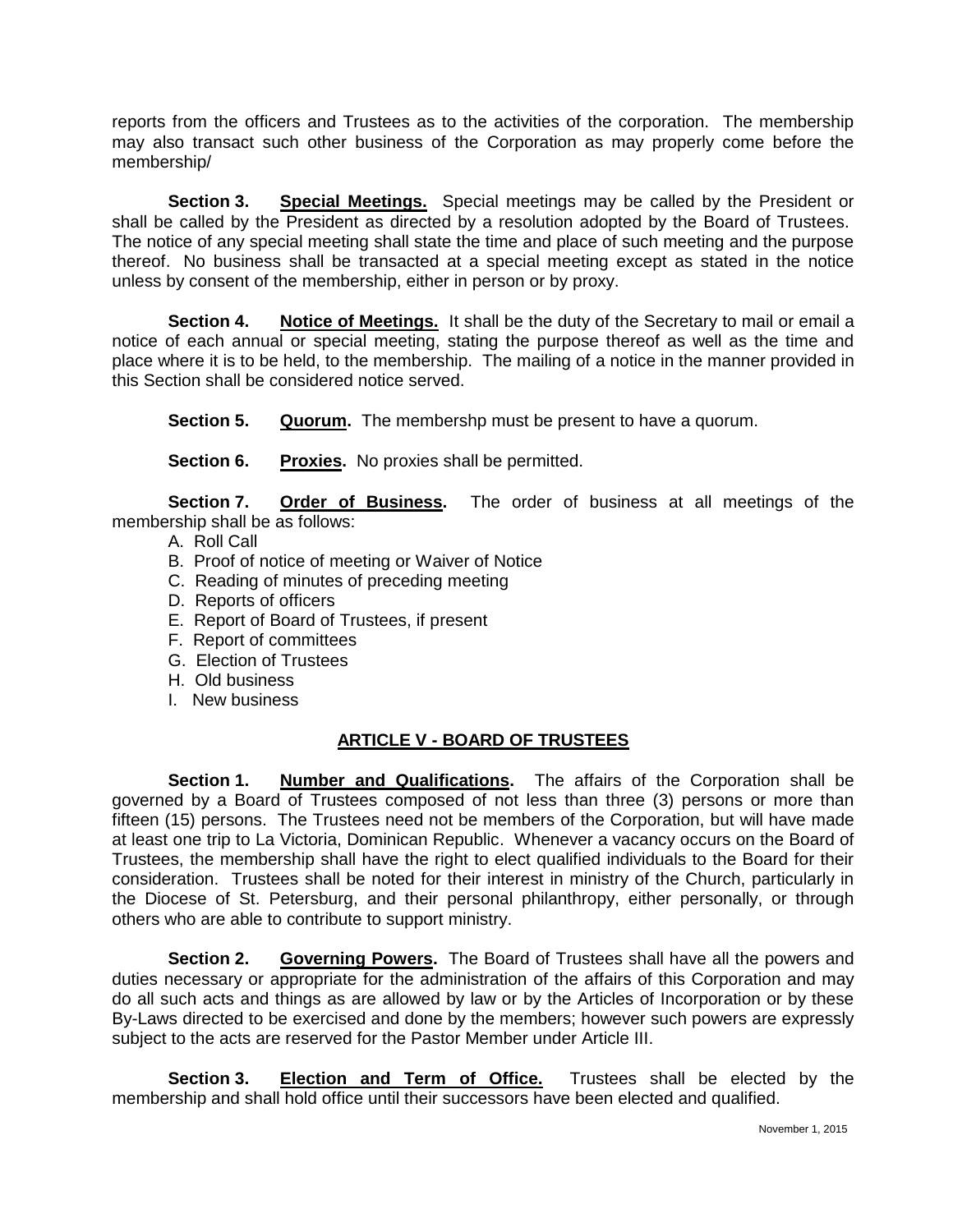**Section 4. Vacancies.** Vacancies in the Board of Trustees caused by any reason other than the removal of a Trustee by a vote of the membership shall be filled by the membership and each person so elected shall fill the unexpired term and shall be a Trustee until a successor is elected by the membership at the next annual meeting.

**Section 5. Removal of Trustees.** At any annual or special meeting duly called, any one or more of the Trustees may be removed with or without cause by a vote of the membership. A successor Trustee may then and there be elected to fill the vacancy thus created.

**Section 6. Compensation.** No compensation shall be paid to Trustees for their services, or for their services in any other capacity, or pursuant to any other contractual arrangement whatever. Trustees may be reimbursed for actual expenses incurred by them in the performance of their duties.

**Section 7. Annual Meetings.** Except as otherwise provided by law, a meeting of the Board of Trustees for the purpose of election of officers and the consideration of any other business that may be properly brought before it shall be held immediately after the annual meeting of the membership, at such place as the board may from time to time determine, and no notice of such meeting shall be necessary.

**Section 8. Regular Meetings.** Regular meetings of the Board of Trustees may be held at such time and place as shall be determined, from time to time, by a majority of the Trustees. The Board must comply with all applicable rules and procedures of Canon Law before it can act on any item on the agenda. Notice of regular meetings of the Board of Trustees shall be given to each Trustee and Member, personally or by mail, telephone or email, at least three (3) days prior to the day named for such meeting.

**Section 9. Special Meetings.** Special meetings of the Board of Trustees may be called by the membership of the corporation or the President on three (3) days notice of each Trustee, given personally or by mail, or by electronic means, which notice shall state the time, place and purpose of the meetings. Special meetings of the Board of Trustees shall be called by the President or Secretary in like manner and on like notice on the written request of at least three (3) Trustees.

**Section 10. Waiver of Notice.** Before or at any meeting of the Board of Trustees, any Trustee may, in writing, waive notice of such meeting and such waiver shall be deemed equivalent to the giving of such notice. Attendance by a Trustee at any meeting of the Board shall be a waiver of notice by him of the time and place thereof. If all the Trustees are present at any meeting of the Board, no notice shall be required and any business may be transacted at such meeting. To the extent permitted by law, any lawful action of the Board of Trustees may be taken without a meeting if written consent to such action is signed by all the Trustees and filed with the minutes of the Board.

**Section 11. Quorum.** At all meetings of the Board of Trustees, fifty-one percent (51%) of the Trustees shall constitute a quorum for the transaction of business, and the acts of the majority of the Trustees present at a meeting at which a quorum is present shall be the acts of the Board of Trustees, except where a larger number is required by law, Articles of Incorporation, or these By-Laws. If, at any meeting of the Board of Trustees there is less than a quorum present, the majority of those present may adjourn the meeting from time to time. At any such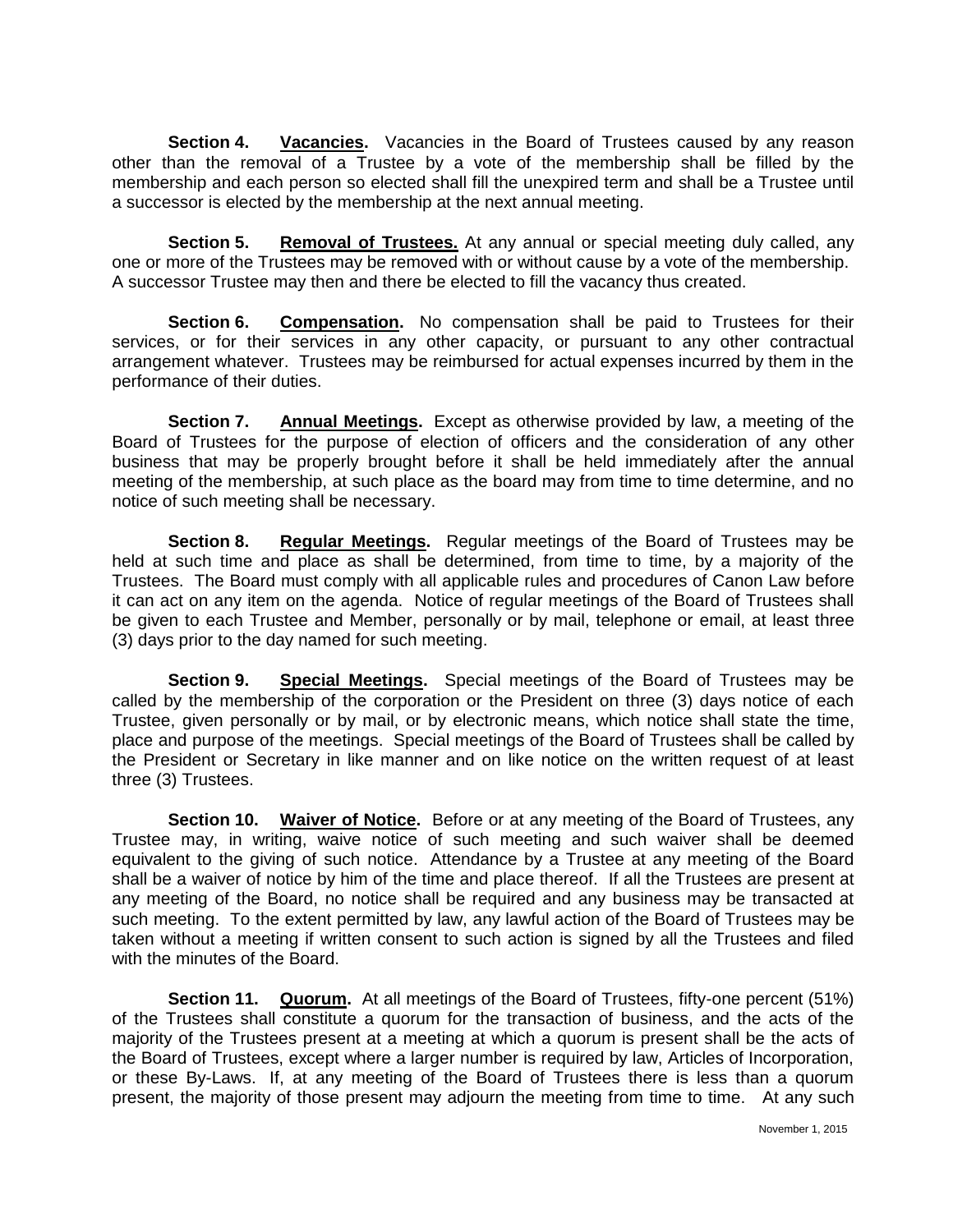adjourned meeting, any business which might have been transacted at the meeting as originally called may be transacted without further notice.

#### **ARTICLE VI - EXECUTIVE COMMITTEE**

**Section 1. Designation.** The Board of Trustees, by resolution adopted by a majority of the entire Board of Trustees may designate two or more Trustees to constitute an Executive Committee. The designation of such Executive Committee, and the delegation of authority herein granted shall not operate to relieve the Board of Trustees or any member thereof of any responsibility imposed on it or him by law. No member of the Executive Committee shall continue to be a member thereof after he ceases to be a Trustee of the Corporation. The Board of Trustees shall have the power at any time to change the number of members of the Executive Committee (which shall never be less than two) to fill vacancies thereon, to change any member thereof, to change the functions or terminate the existence thereof.

**Section 2. Powers**. During the intervals between meetings of the Board of Trustees, and subject to such limitations as may be provided by law, these By Laws, or by resolution of the Board of Trustees, the Executive Committee shall have and may exercise all the authority of the Board of Trustees in the management of the Corporation. A quorum of the Executive Committee shall be required to approve any unbudgeted disbursements of greater than One Hundred Dollars (\$100.00). The Executive Committee shall make a full report of all actions to the next meeting of the Board of Trustees.

**Section 3. Meetings.** Meetings of the Executive Committee may be held at such time and place as may be from time to time determined by the Executive Committee upon the giving of notice personally, or by mail, or electronic means at least two (2) days prior to the date of the meeting.

**Section 4. Quorum.** A majority of the entire Executive Committee shall be necessary to constitute a quorum for the transaction of business, and the act of the majority of the members present at such meeting at which a quorum is present shall be the act of the Executive Committee.

## **ARTICLE VII - OFFICERS**

**Section 1. Designation.** The principal officers of the Corporation shall be a President, one or more Vice-Presidents, a Secretary, and a Treasurer. Officers need not be members of the Corporation or Trustees. No two offices, except those of Secretary and Treasurer, may be held by the same person.

**Section 2. Election of Officers.** The President, one or more Vice-Presidents, and Secretary of the Corporation shall be elected annually by the Board of Trustees at its annual meeting and, unless sooner removed by the Board, the officers shall serve for a term of two years and until their successors are elected and shall qualify. Any vacancies occurring these offices shall be filled by the Board of Trustees, from time to time. The Board of Trustees shall appoint such temporary or acting officers as may be necessary during the temporary absence or disability of the regular officers.

**Section 3. Removal.** Upon an affirmative vote of a majority of the members of the Board of Trustees, the President, one or more Vice-Presidents, and/or Secretary may be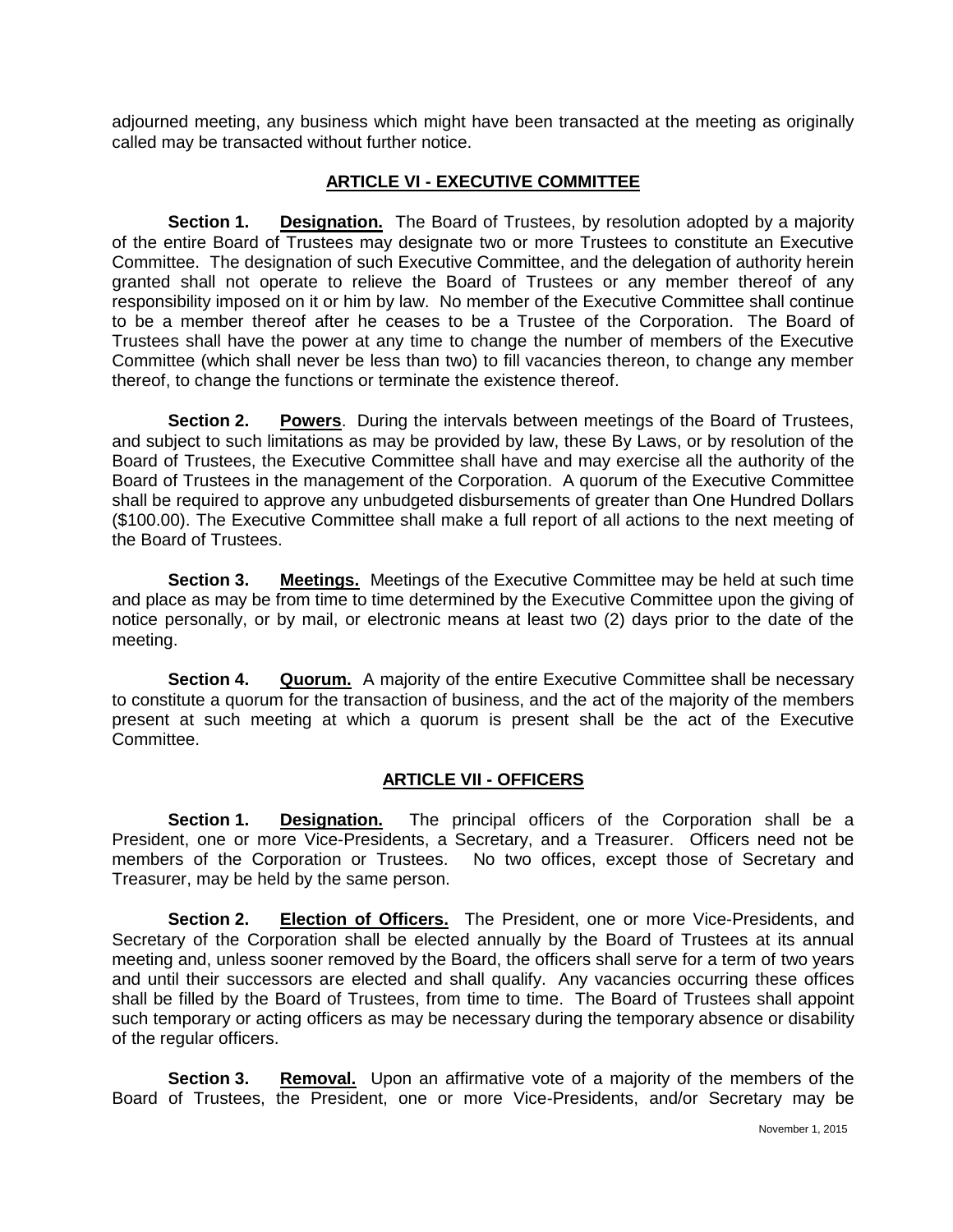removed, either with or without cause, and his/her successor elected at any regular meeting of the Board of Trustees or at any special meeting called for such purpose.

**Section 4. President**. The President shall preside at all meetings of the Board of Trustees and shall have all the general powers and duties which are usually vested in the office of President of a corporation, including the power to appoint committees from time to time as the President may deem appropriate to assist in the conduct of the affairs of the Corporation.

**Section 5. Vice-President**. There shall be one or more Vice-Presidents, as the Board of Trustees shall from time to time determine. In the absence or disability of the President, the First Vice-President, shall perform the duties and exercise the powers of the President. The Vice-Presidents shall also perform such other duties as shall be prescribed by the Board of Trustees.

**Section 6. Secretary.** The Secretary shall keep the minutes of all meetings of the Board of Trustees, of the membership, and of the Executive Committee. The Secretary shall have custody of the seal of the Corporation, and of such other books and records of the Corporation as the Board of Trustees may provide. The Secretary shall perform the duties and functions customarily performed by the secretary of a corporation together with such other duties as the Board of Trustees may prescribe.

**Section 7. Treasurer**. The Treasurer shall keep full and accurate account of all receipts and disbursements in books belonging to the Corporation and shall deposit all moneys and other valuable effects in the name of and to the credit of the Corporation in such depositories as may be designated by the Board of Trustees. The Treasurer shall disburse the funds of the Corporation as may be ordered by the Board of Trustees, taking proper vouchers for such disbursements, and shall render an account of all transactions as Treasurer and of the financial condition of the Corporation whenever called upon to do so.

#### **ARTICLE VIII - AMENDMENTS**

**Section 1.** Amendments to these By Laws may be proposed at any regular meeting of the Board of Trustees or at any special meeting called for that purpose. Any proposed amendment shall require an affirmative vote of the Board of Trustees present at a duly constituted meeting and once approved, the recommended change shall be submitted to the membership of the corporation. Any amendment shall not be effective until approved in writing by the Pastor Member of the corporation.

## **ARTICLE IX - CORPORATE SEAL**

**Section 1.** The Board of Trustees shall provide a suitable corporate seal containing the name of the Corporation, which seal shall be in charge of the Secretary. If so directed by the Board of Trustees, a duplicate seal may be kept and used by the Treasurer or any assistant secretary or assistant treasurer.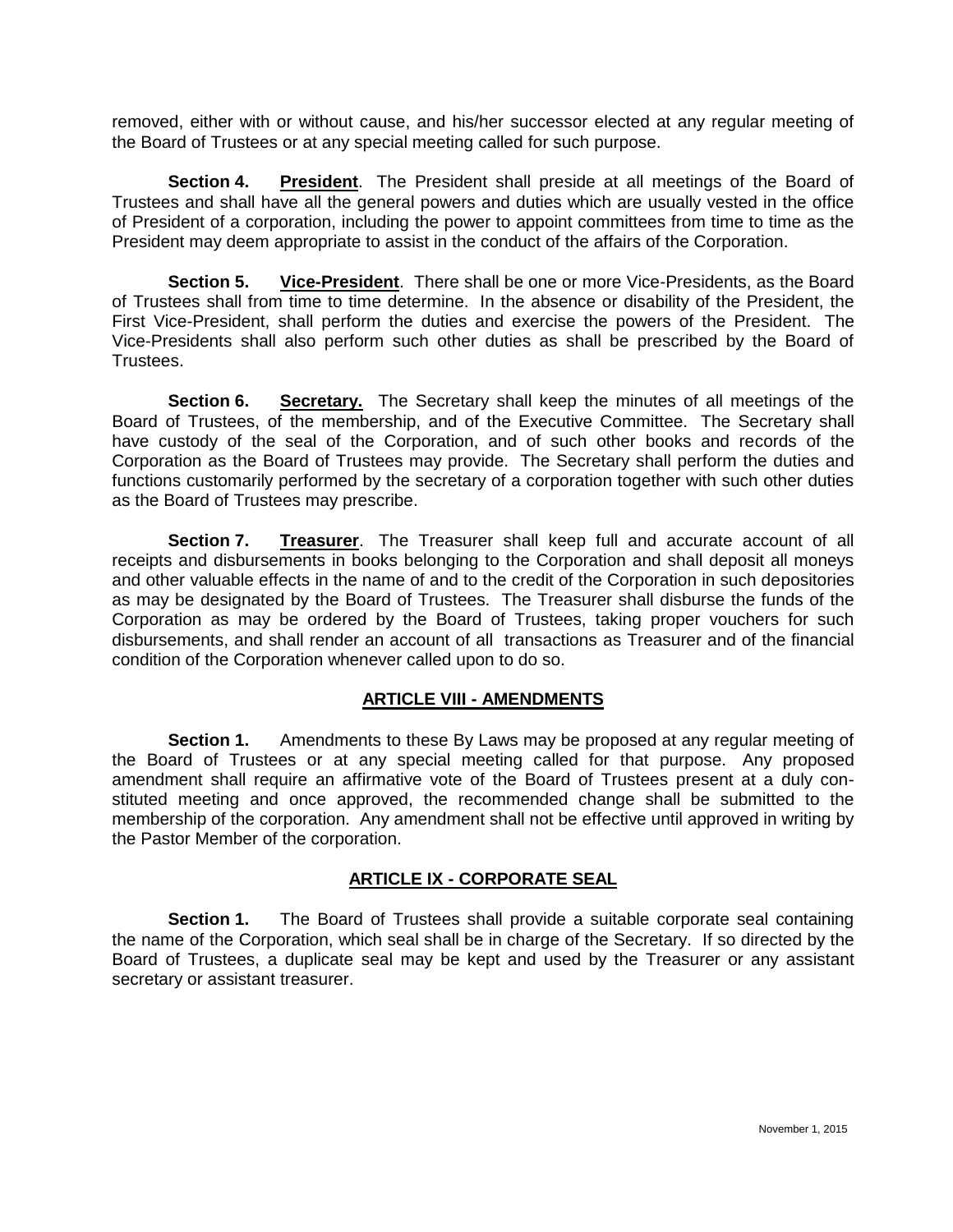# **ARTICLE X - FISCAL MANAGEMENT**

**Section 1. Fiscal Year**. The fiscal year of the Corporation shall begin on the 1st day of July of every year, except that the first fiscal year of the Corporation shall begin at the date of incorporation. The commencement date of the fiscal year herein established shall be subject to change by the Board of Trustees.

**Section 2. Books and Accounts.** Books and accounts of the Corporation shall be kept under the direction of the Treasurer of the Corporation.

**Section 3. Auditing and Reports**. At the closing of each fiscal year, the books and records of the Corporation shall be reviewed. A report shall be completed & distributed to the Board of Trustees and to the membership within 120 days of the close of the fiscal year and shall be filed with the secretary of the corporation. If so required, the President of the Corporation shall cause to be prepared annually a full and correct statement of the affairs of the Corporation, including a balance sheet and financial statement of operations for the preceding fiscal year, which shall be submitted at the annual meeting of the members filed with the Secretary of the Corporation.

**Section 4. Obligation to Follow Canon Law.** In fulfilling the purposes under Article II, Section 1, the Corporation shall comply with all requirements of Canon law. In the event of any dispute concerning a Canonical issue, such issue shall be submitted to the Bishop of the Diocese of St. Petersburg, Florida, and his decision shall be final, subject only to any appeal rights granted under Canon Law.

**Section 5. Fiscal Policies.** The Corporation adopts the fiscal policies and procedures

of the Diocese of St. Petersburg. In taking such action, the corporation recognizes the need for sound fiscal policies and procedures, including the need for internal controls, and finds the diocesan policies to be reasonable and practical in the mission and ministry of the purpose of this corporation, including the obligation to follow Canon Law. Provided however, that the Pastor Member or in his absence, the Parochial Vicar, shall be the only authorized signatory to the Corporation's checking account.

**Section 6. Fidelity Bonds.** The Board of Trustees may require that all officers and employees of the Corporation having custody or control of corporate funds furnish adequate fidelity bonds. The premiums on such bonds shall be paid by the Corporation.

## **ARTICLE XI - INDEMNIIFICATION**

**Section 1. Immunity.** The Trustees and Officers shall enjoy immunity from civil liability as provided by Florida Law.

**Section 2. Indemnification.** The Corporation hereby indemnifies any Trustee or Officer made a party, or threatened to be made a party, to any threatened, pending or completed action, suite or proceeding, whether civil, criminal, administrative or investigative, other than one by or in the right of the Corporation to procure a judgment in its favor brought to impose a liability or penalty on such a person for an action alleged to have been committed by such person in his/her capacity as a Trustee or Officer of the Corporation against judgments, fines, amounts paid